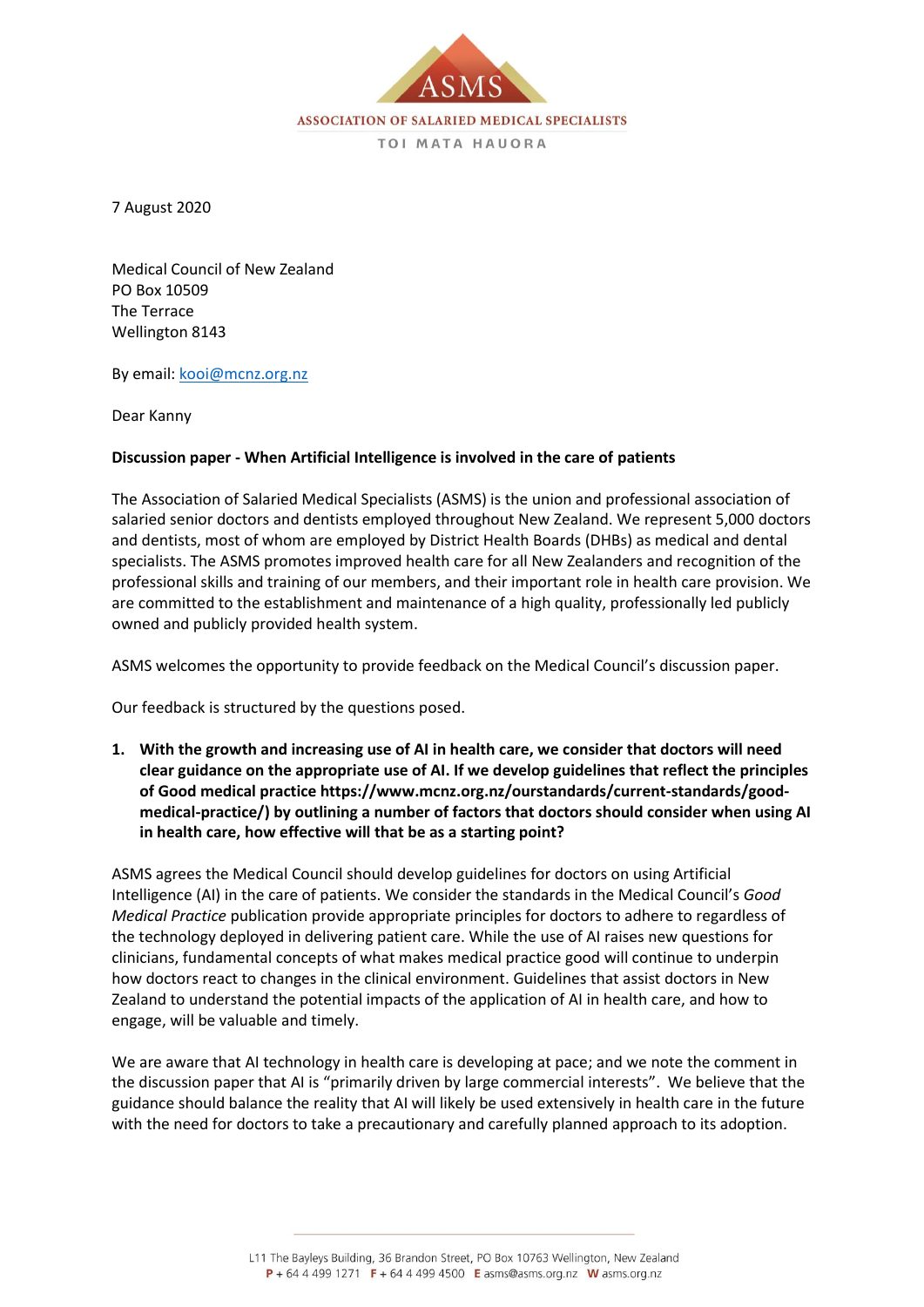We expect that if the Medical Council develops guidance it will necessarily be general and high-level, given the capabilities and potentially wide range of uses that AI could have in different health care settings. At the same time, we suggest providing examples in the guidance could be a useful way of explaining appropriate approaches to the challenges AI creates.

# **2. What other factors or principles should we include if we go on to develop guidance for doctors on the appropriate use of AI in health care?**

The discussion paper includes "difficult ethical and practical questions" as a broader consideration. However, we suggest that developing guidance for doctors on ethical matters associated with AI, and seeking their input, would be helpful. AI has the potential to make it difficult for doctors to meet their obligations relating to providing patients with full information and obtaining consent. Using AI in the care of patients will likely create challenges for doctors in managing privacy risks. In our view, ethical dimensions of using AI should be considered a professional issue.

# **3. What role do you think the Medical Council should have in relation to the use of AI by doctors?**

ASMS considers that the Medical Council's role should be to provide advice to doctors on how best to respond to the likely changes that the introduction of AI technologies will have on medical practice. Emphasis should be given to a doctor's responsibility for delivering high quality, safe and effective care and how that can be affected when AI is used to support, or autonomously deliver, health care services.

DHBs and others should not be able to simply put an AI process / platform in place without it being demonstrated as safe. The Medical Council should be involved in 'accrediting' AI platforms or models of care that have 'thinking' capabilities to ensure they are 'fit for practice'.

### **4. What role does the medical profession have to ensure the safe and effective use of AI in patient care? What are a doctor's obligations?**

The medical profession needs to be closely involved in - and ideally lead - the deployment of AI in clinical services. This requires them to have a good understanding of the reliability of AI applications and to have a significant degree of responsibility over AI use in patient care.

We note that the first principle of *Good Medical Practice* is "make the care of patients your first concern" and consider that when AI is utilised, a doctor's overarching obligation is to provide the best care they can for their patients.

### **5. Is there anything else you would like to tell us about our discussion paper or that you would like us to consider?**

Key concerns for ASMS' members in the development and use of AI in health care are that industrial rights and conditions need to be maintained, that new ways of working are fairly remunerated, and that clinicians are properly involved in any change process discussions.